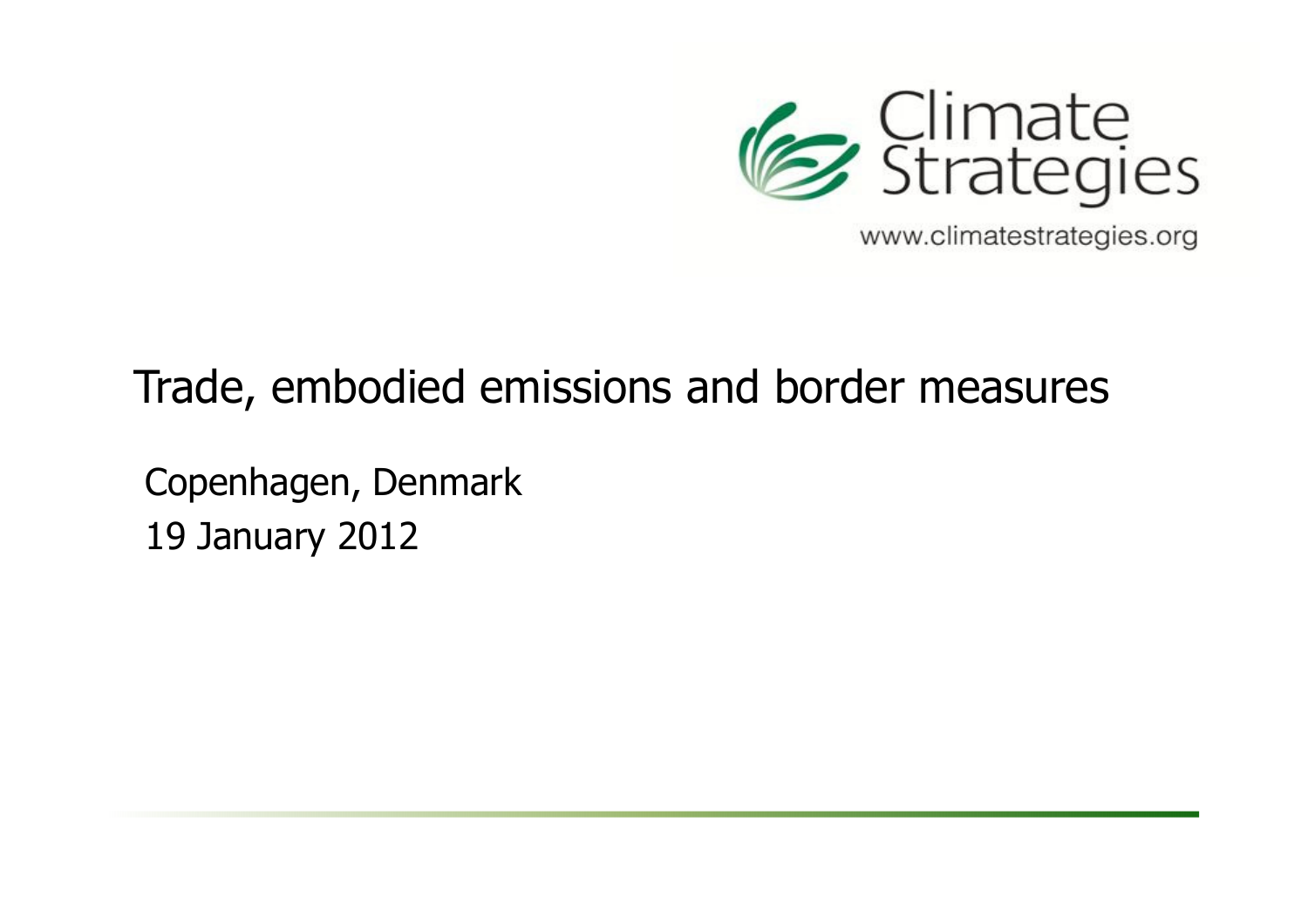# Introduction



- $\bullet$  Climate Strategies has carried out extensive work in the areas of:
	- – $-$  International industry competitiveness and carbon leakage
	- – $-$  Institutional framework for regional carbon pricing systems  $\&$  linkages
	- – $-$  Regulatory approaches to Cross-Border Carbon Flows
- At the same time, trade:
	- – $-$  Reflects differential prices, arising from a wide range of factors
	- – Facilitates the flow of embodied emissions between producer and consumer countries/regions
	- – $-$  Links unequally-priced emissions zones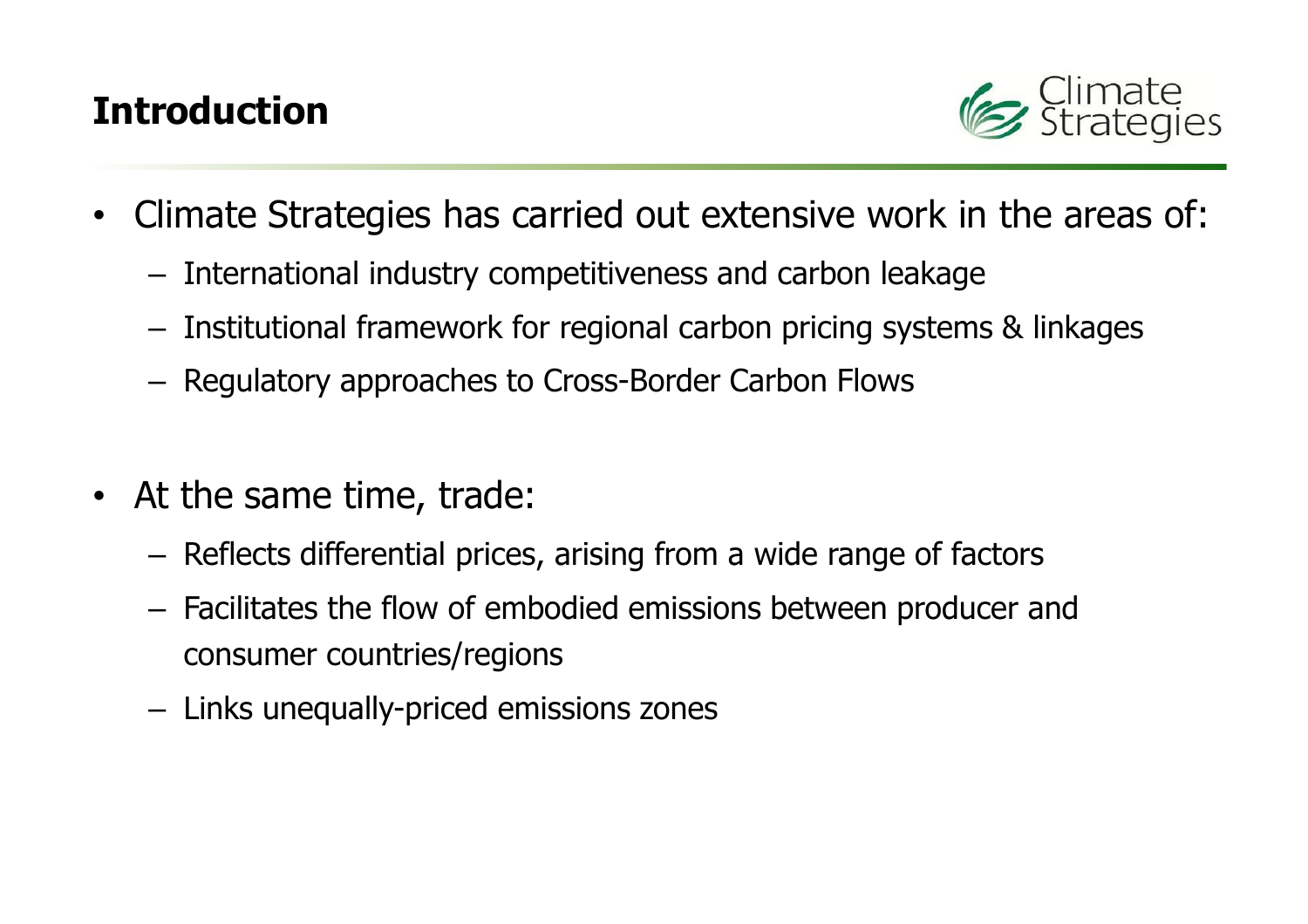#### Evolution of trade





Note 1: Current US\$

Source: World Trade Organisation (total merchandise trade); GDP (World Bank).

Source: Carbon Trust 2011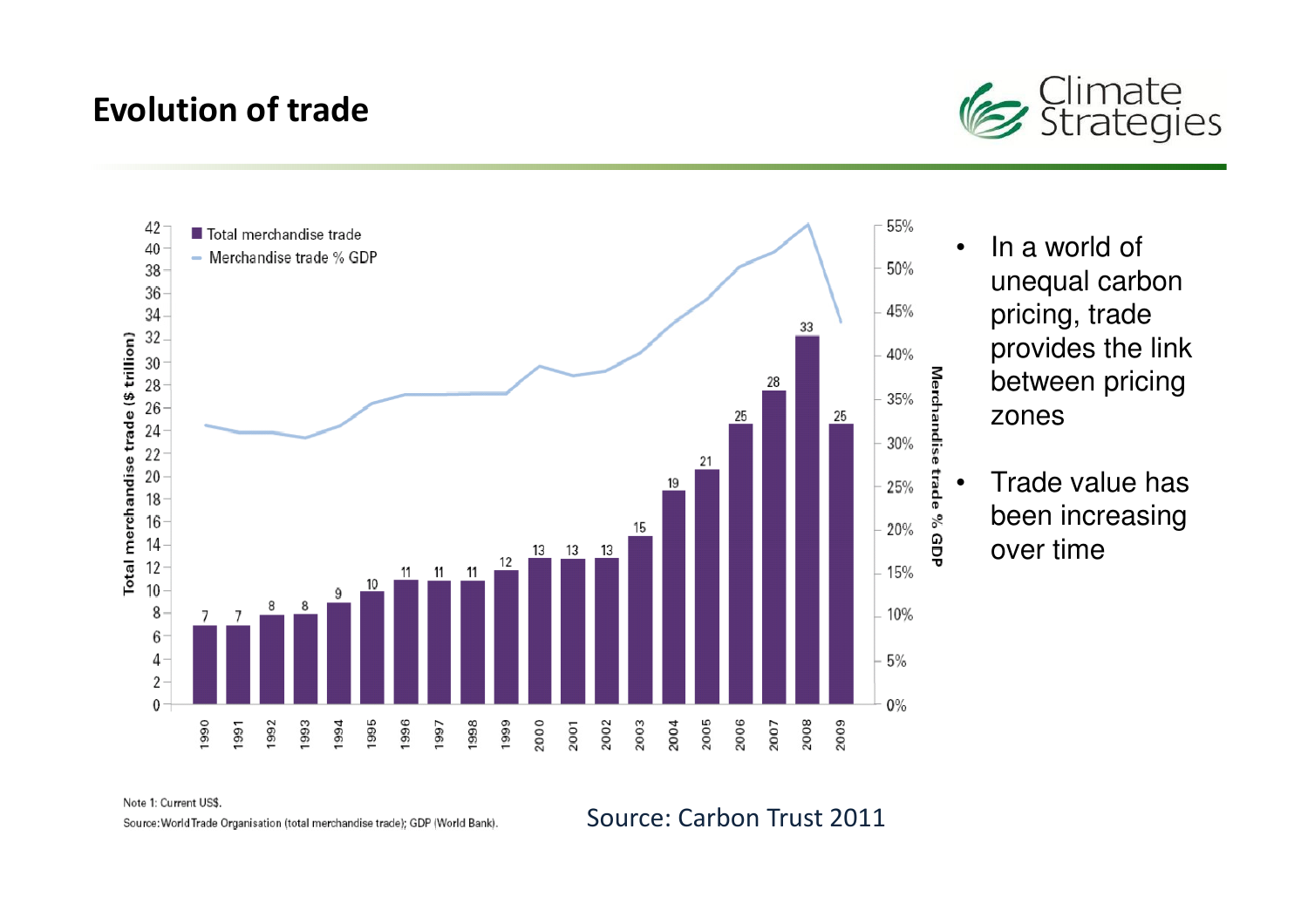# Carbon pricing and competitiveness in a world of evolving participation





Figure 1. Impact of carbon tax on value-added at 100 yuan/t CO<sub>2</sub>

International industrial competitiveness, carbon leakage and approaches to carbon pricing – An analysis of the key sectors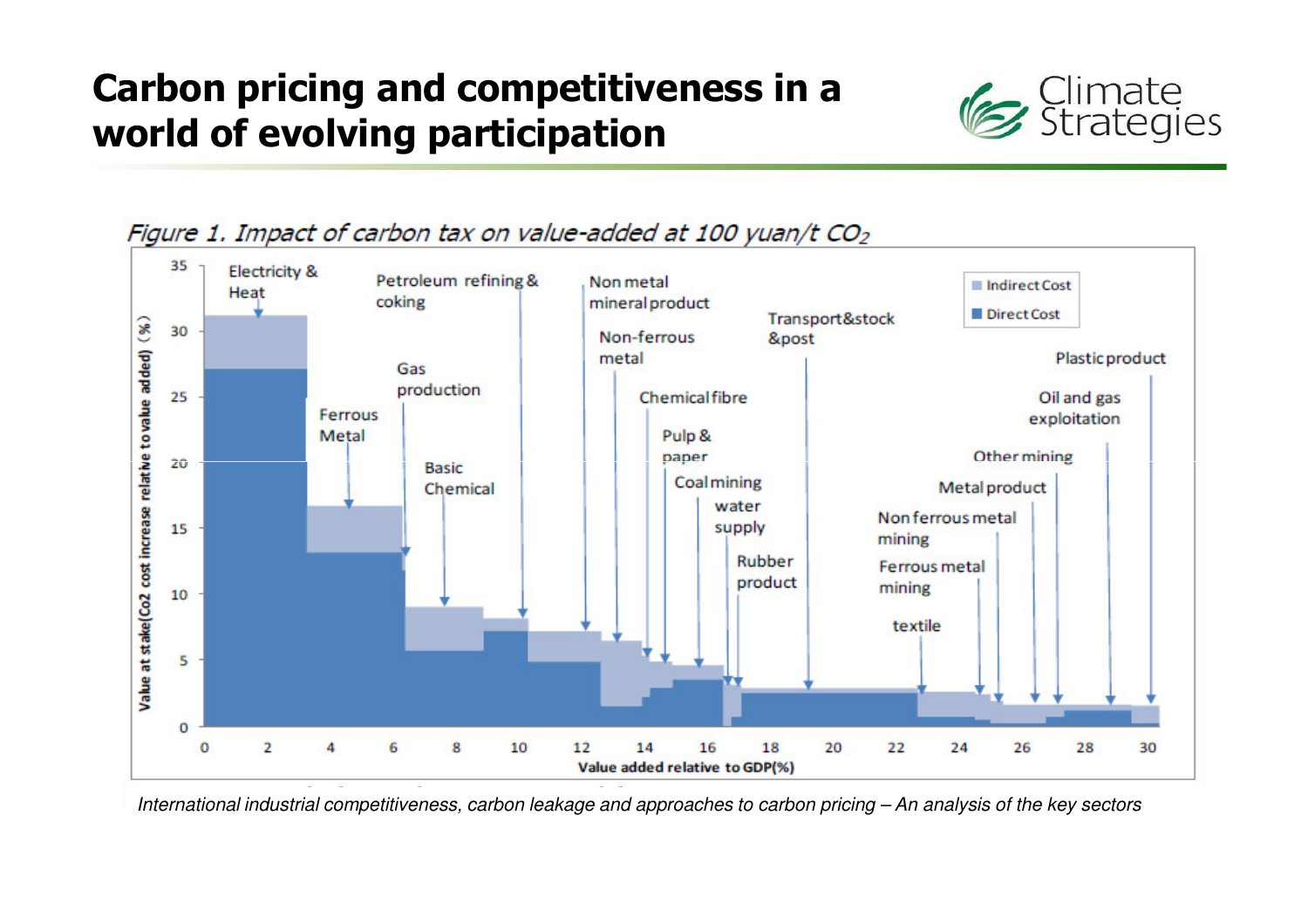

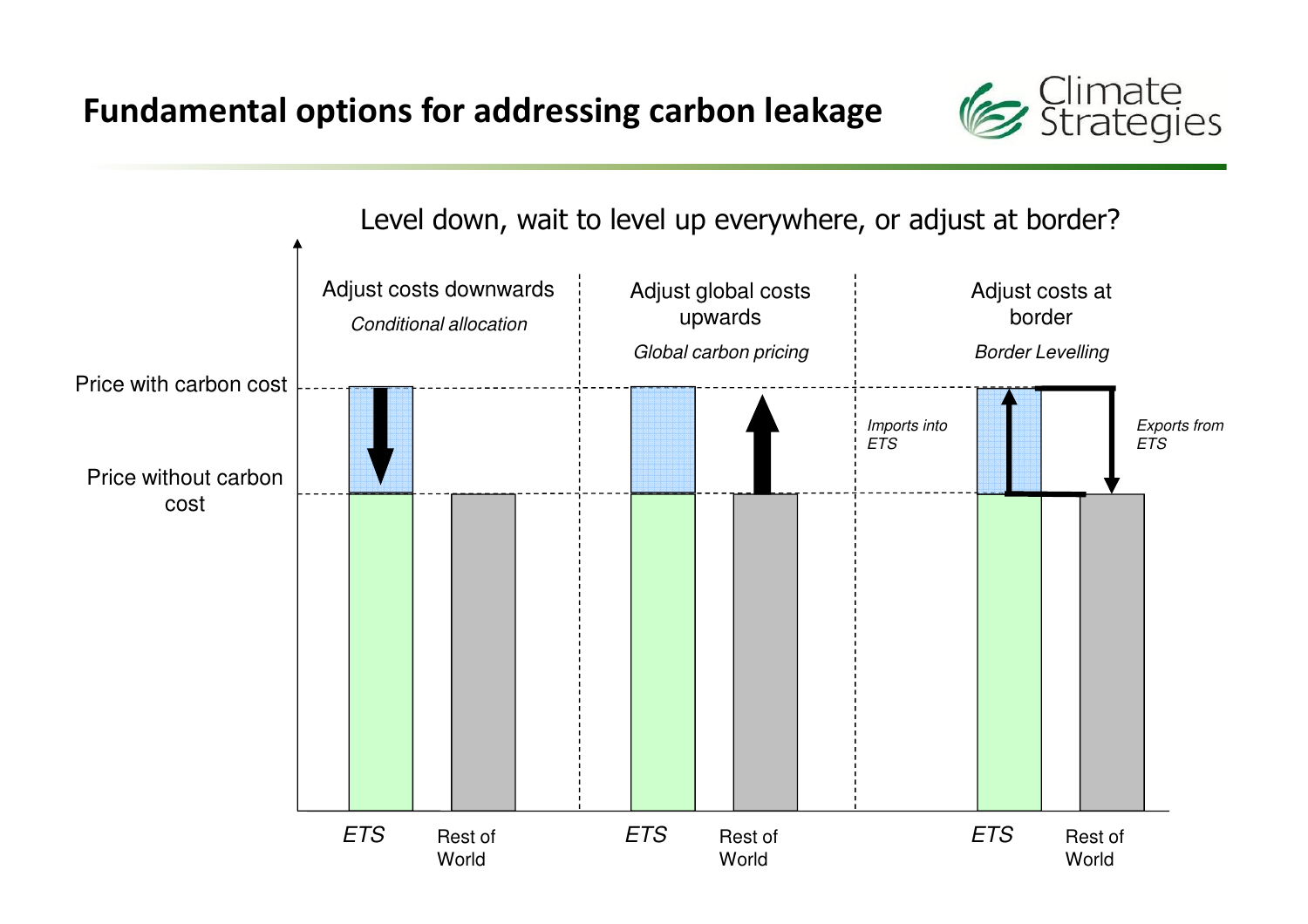### One quarter of global emissions are embodied in international trade





- Around one quarter of global CO2 emissions are embodied in international trade
- • Around 40% of these emissions arise from electricity generation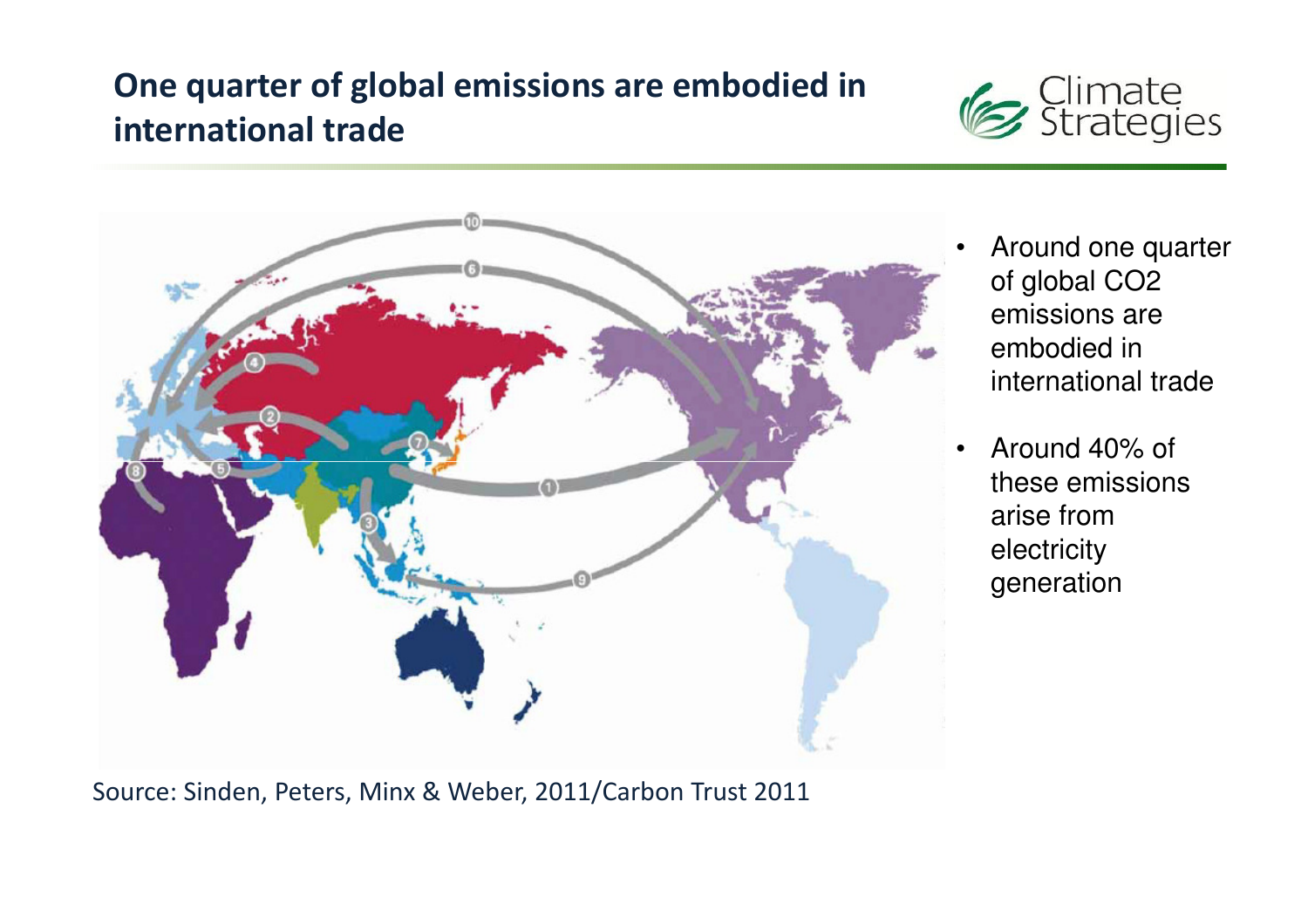## The are large differences between production and consumption emissions in different countries





Source: Sinden, Peters, Minx & Weber, 2011/Carbon Trust 2011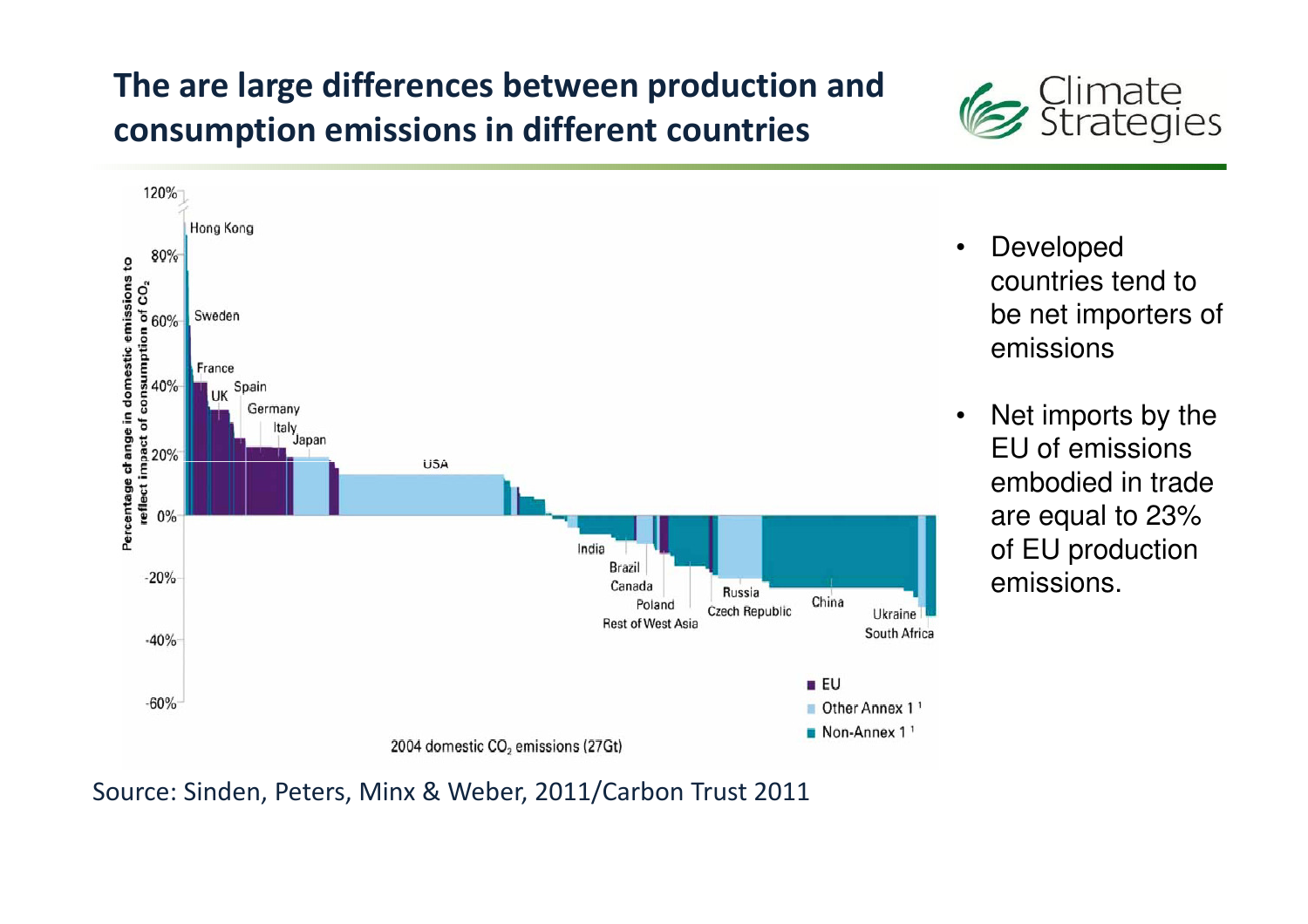## Emissions associated with production and consumption of Aluminium in Europe



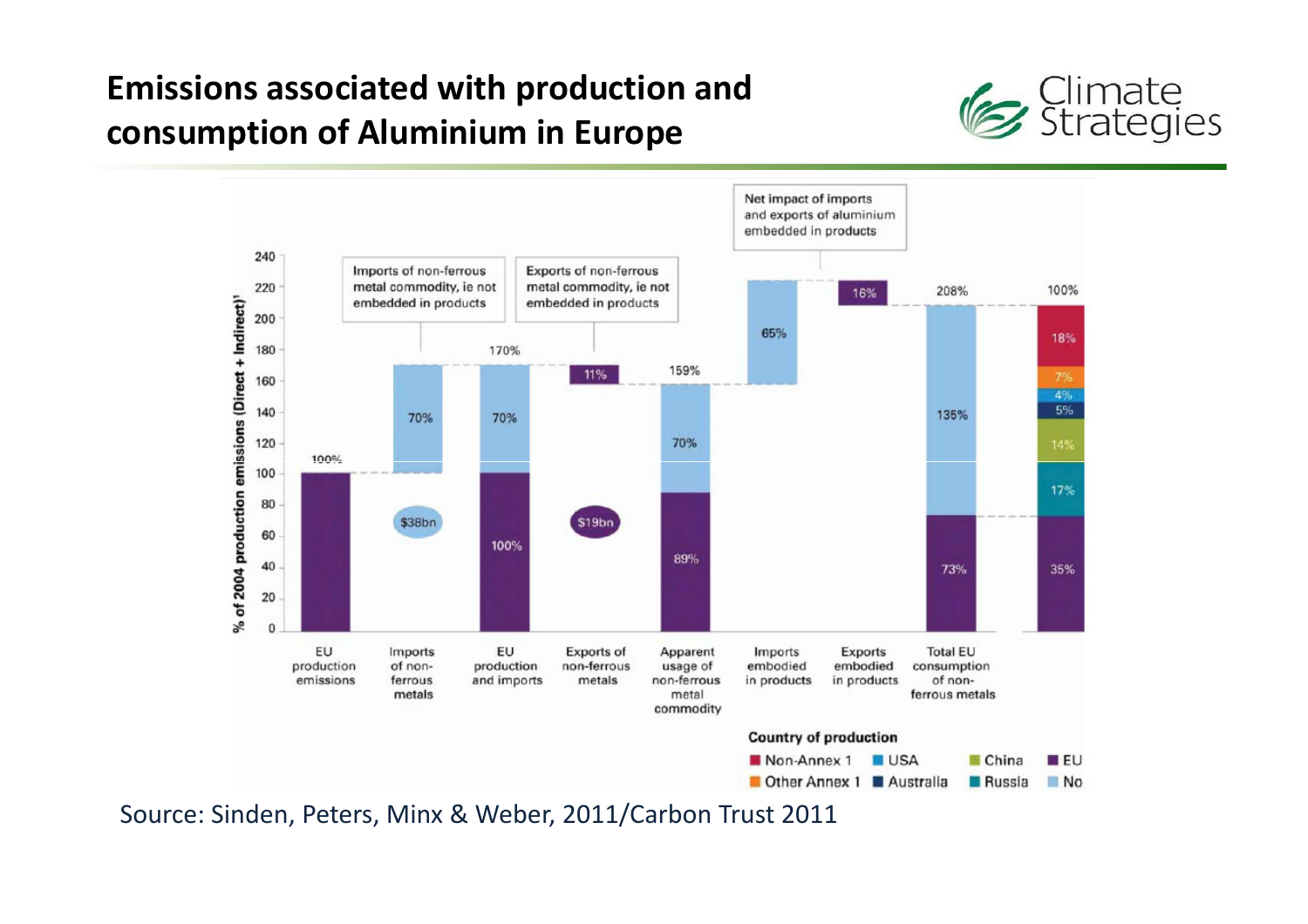## Significance of embodied emissions in EU aluminium consumption forecast to grow





Note 1: Assumes imports decarbonise by 9% (moving to current best practice average) and that emissions from domestic EU production decline in line with contribution expected from the sector - see Carbon Trust report 'Tackling carbon leakage in a world of unequal carbon prices'.

Note 2: Includes Scope 1 (direct) emissions and Scope 2 (allocated electricity) emissions.

Source: Carbon Trust Analysis based on data from: Addressing leakage in the EU ETS: Results from the Case II Model (Climate Strategies, 2009); CICERO / CMU / SEI GTAP 7 MRIO/ EEBT Model (2004).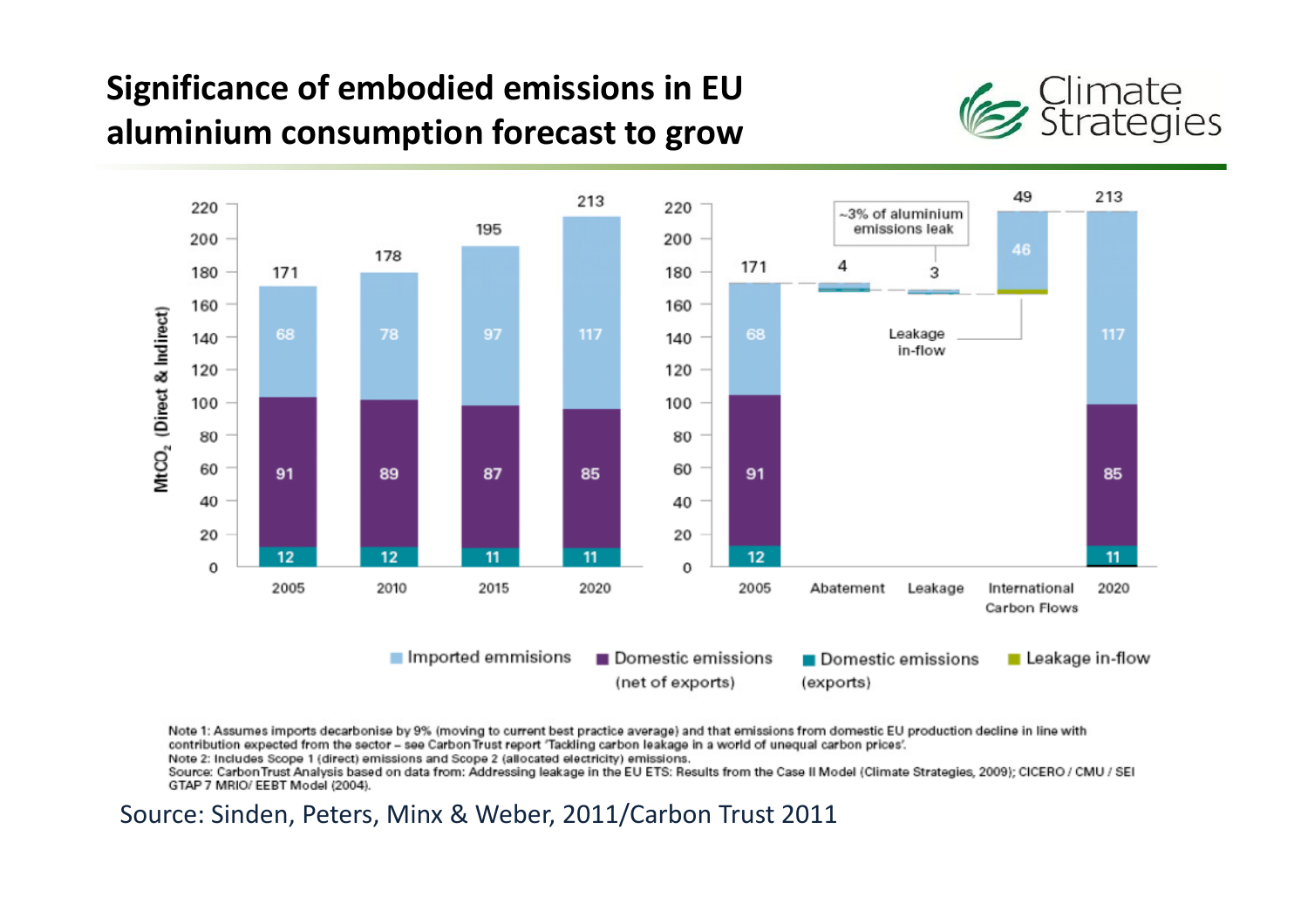## Costs of aluminium production vary significantly byregion



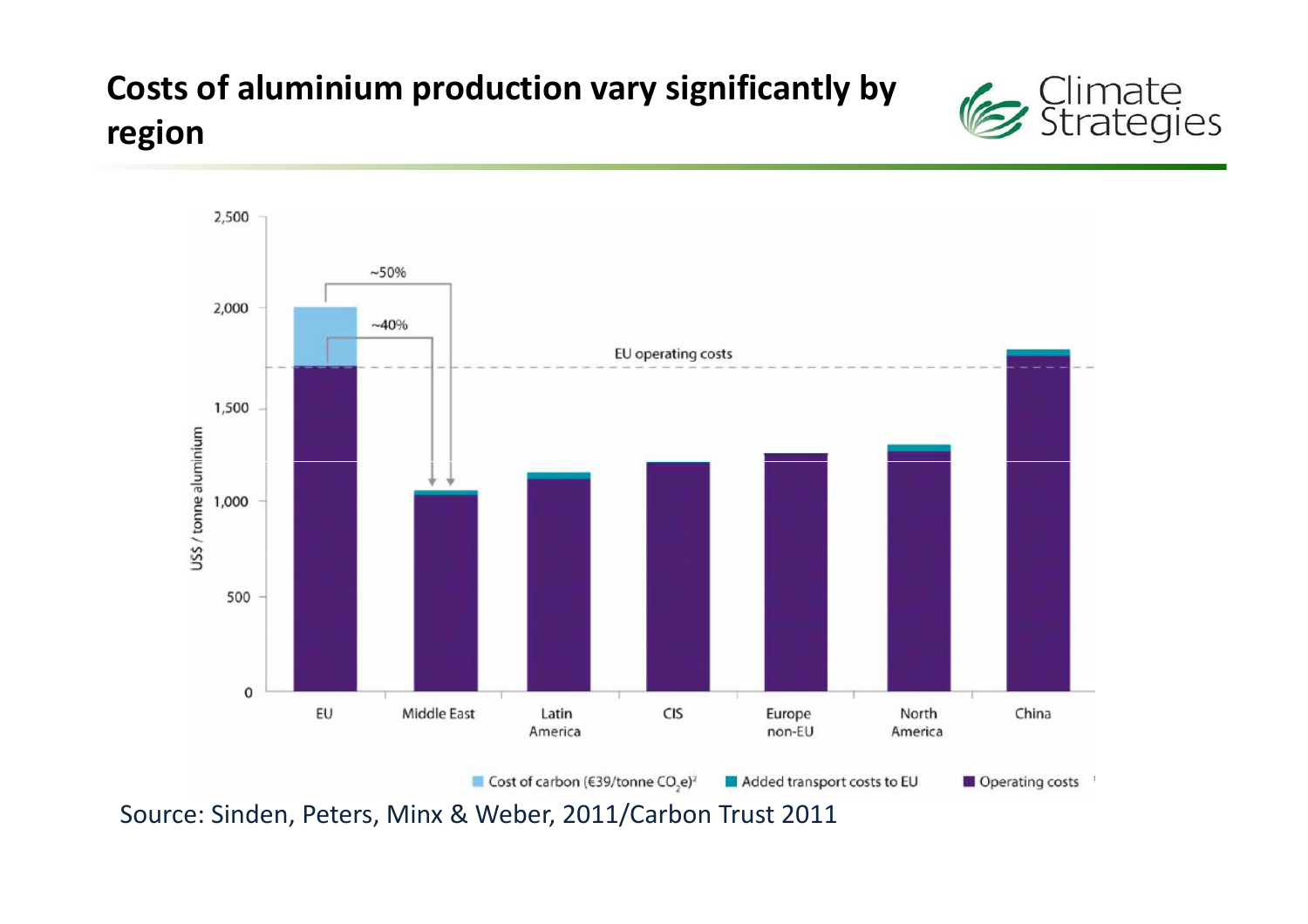#### A role for border mechanisms?



- • There are a wide variety of options available for policy makers seeking to address consumption emissions
	- E.g. a global deal, sectoral approaches, linking schemes and border mechanisms
	- •No clarity over MRV, mechanisms, governance
- • Considerations for addressing embodied emissions
	- $\bullet$ Policy imperative, or policy option?
	- Anti-trade, or implicit in trade?
	- To be reduced, or to be recognised? $\bullet$
- • Principles for implementing border mechanisms
	- •Equivalent coverage
	- Mutual recognition•
	- Non-discriminatory (by origin) $\bullet$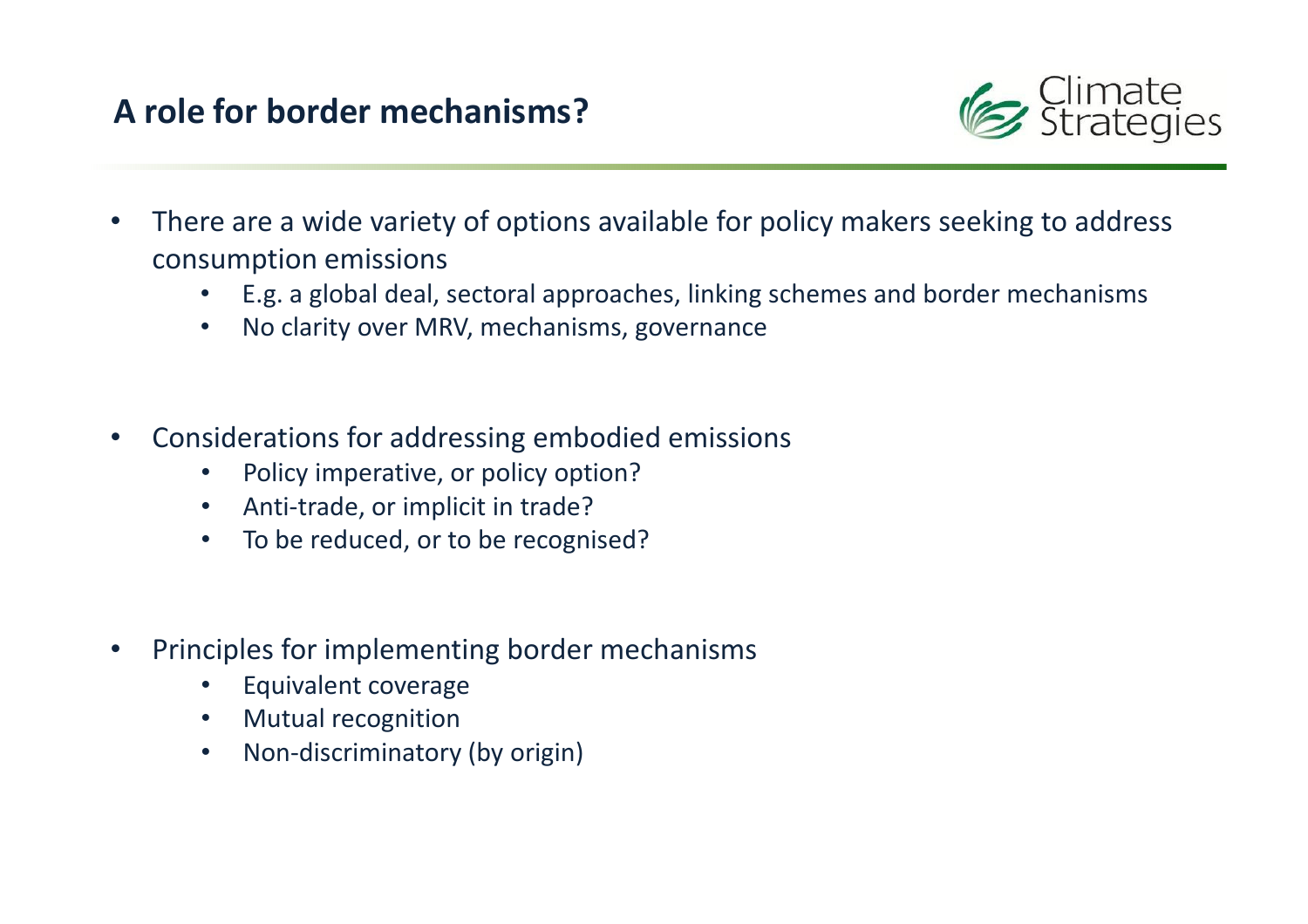## Border mechanisms: Wide ranging designs, with different effects



There is no universally agreed approach to border mechanisms, and different stakeholders have widely varying views of how border mechanisms would operate.

There are different policy designs and implementation approaches, with different advantages, disadvantages and outcomes arising from different designs.

#### Policy design

- • Consumption based cap and trade scheme
- $\bullet$ Border pricing
- •Certificate retirement

#### Implementation approach

- •Measure
- •Fixed global average
- •Rising global average
- •Relative to best available technology
- $\bullet$ Relative to worst available technology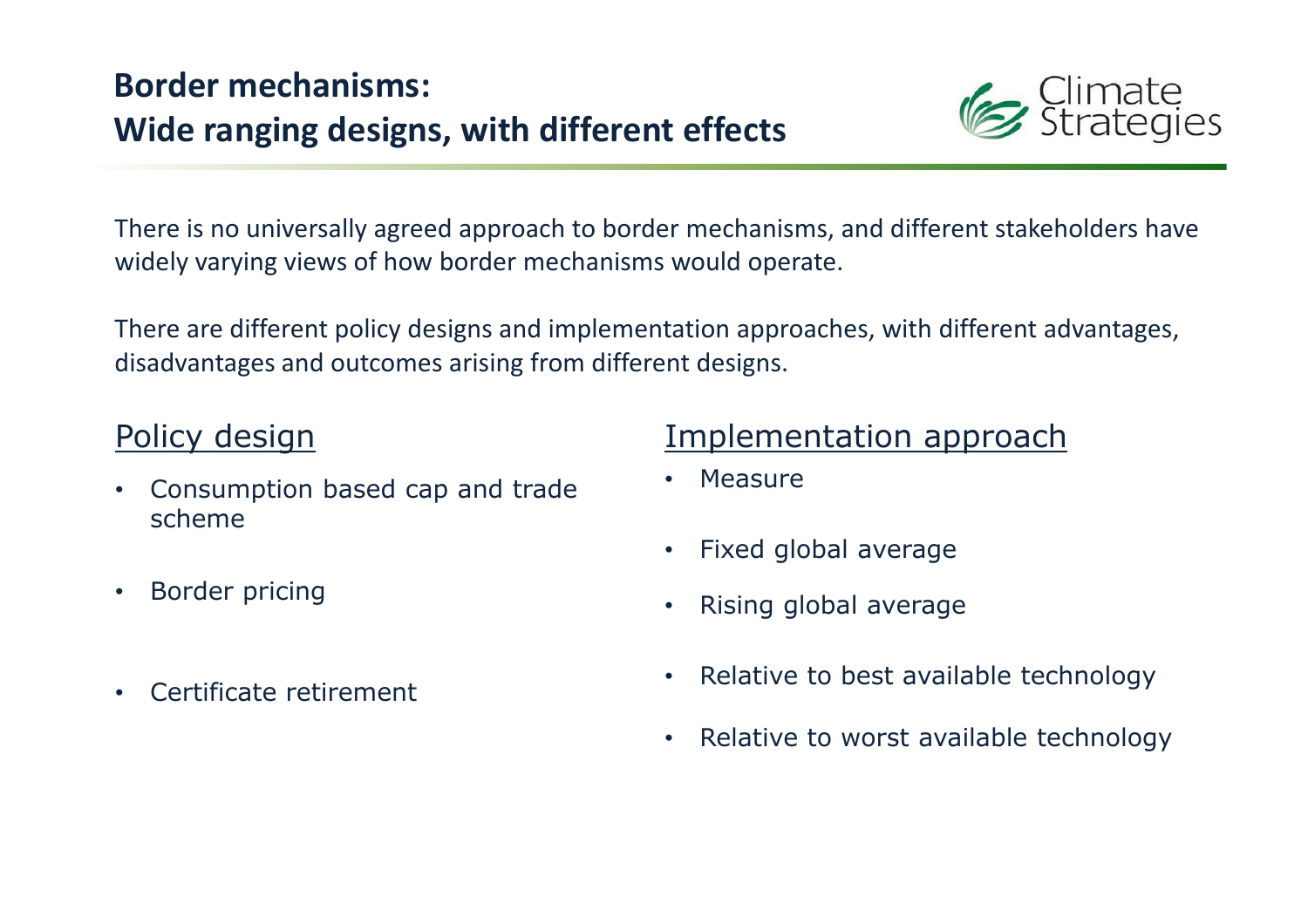

- • Australia
	- The potential role of border rebates for emissions intensive, trade exposed industries has already been raised
- • WTO
	- Not recommending border measures, and do not consider them efficient. But, "it is unavoidable that this discussion will take place in countries that want to take action now." Geneva, September 2011

#### •Aviation in the EU ETS

- $-$  Example of extra-territorial emissions pricing (with 85% free allocation) –
- The EU's Emissions Trading System (ETS) could deliver it a €2 billion windfall profit. Malina et al. J Air Transport Management. Online 31 December 2011
- • China (on aviation)
	- "What we need to do now is co-operate together and pressure them to scrap this," Chai Haibo, vice secretary general of Beijing-based China Air Transport Association, 3 January 2012
- • India (on aviation)
	- The Indian Civil Aviation Ministry has asked the Indian airline carriers not to cooperate with the EU authorities over submission of their emissions data
- • USA (on aviation)
	- "We urge the EU and its member states...to return to working with, rather than against, the international community in the appropriate multilateral forum" Hillary Clinton
	- Bill passed by the U.S. House of Representatives in November 2011 prohibiting the country's airlines from –participating in the ETS (Bloomberg, 4 January 2012)